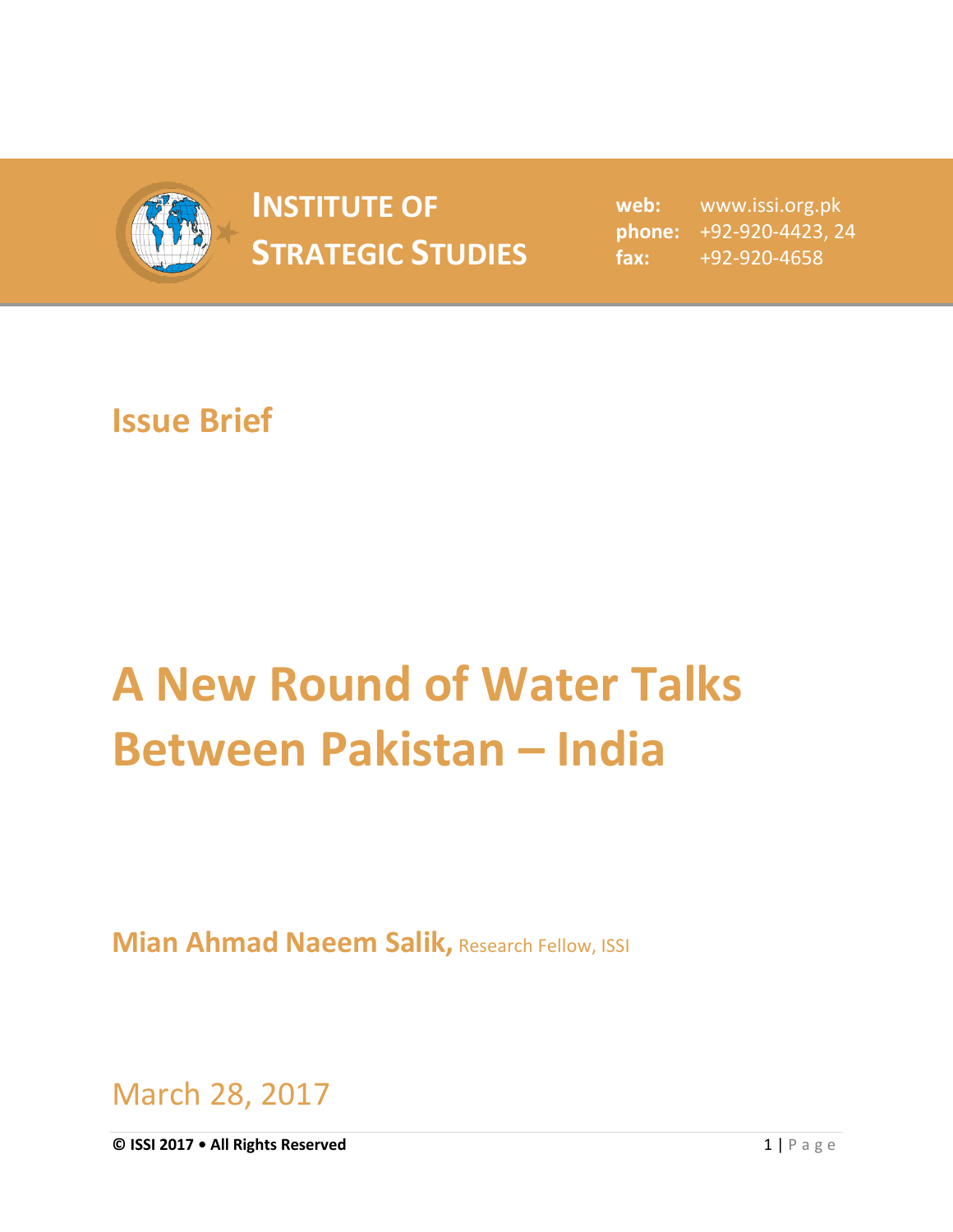**The Indus Water Treaty (IWT) devised a mechanism for an equitable distribution of water between Pakistan and India. However, India has been building a** 



**number of dams under the garb of run-of-the-river hydroelectric projects, acquiring the capability to manipulate the flow of water. Pakistan has been raising this issue both with India and at various forums. Unaddressed Pakistani complaints can become a serious source of conflict between India and Pakistan. Water security problems are particularly severe in the regions where numerous major international river basins lie, and are subject to territorial disputes between various countries. The two countries which exemplify such problems in South Asia are nuclear-armed neighbours, Pakistan and India. Groundwater is depleting at an alarming rate in both countries, with few feasible options to increase supply.**

The Indus Basin system is the major water reservoir in the Subcontinent. It comprises six major rivers: three western rivers (Indus, Jhelum and Chenab) and three eastern rivers (Sutlej, Beas and Ravi). It cuts across both Pakistan and India. With partition arose the issue of Jammu and Kashmir, a disputed territory in northern India from where the Indus river system originates and passes through both countries. India emerged as an upper riparian with control over the canal headworks that supplied water to the province of Pakistani Punjab. In 1960, after almost 10 years of tedious negotiations under the auspices of the World Bank, both sides came to an agreement and the Indus Water Treaty (IWT) was signed by Pakistani President Ayub Khan and Indian Prime Minister Jawaharlal Nehru.<sup>1</sup>

Under the terms of the treaty, the water use of three eastern rivers, which comprised almost 20 per cent of all water in the Indus Basin, was given to India, and the use of the western rivers was allocated to Pakistan. Two further provisions were added regarding the allocation of limited water for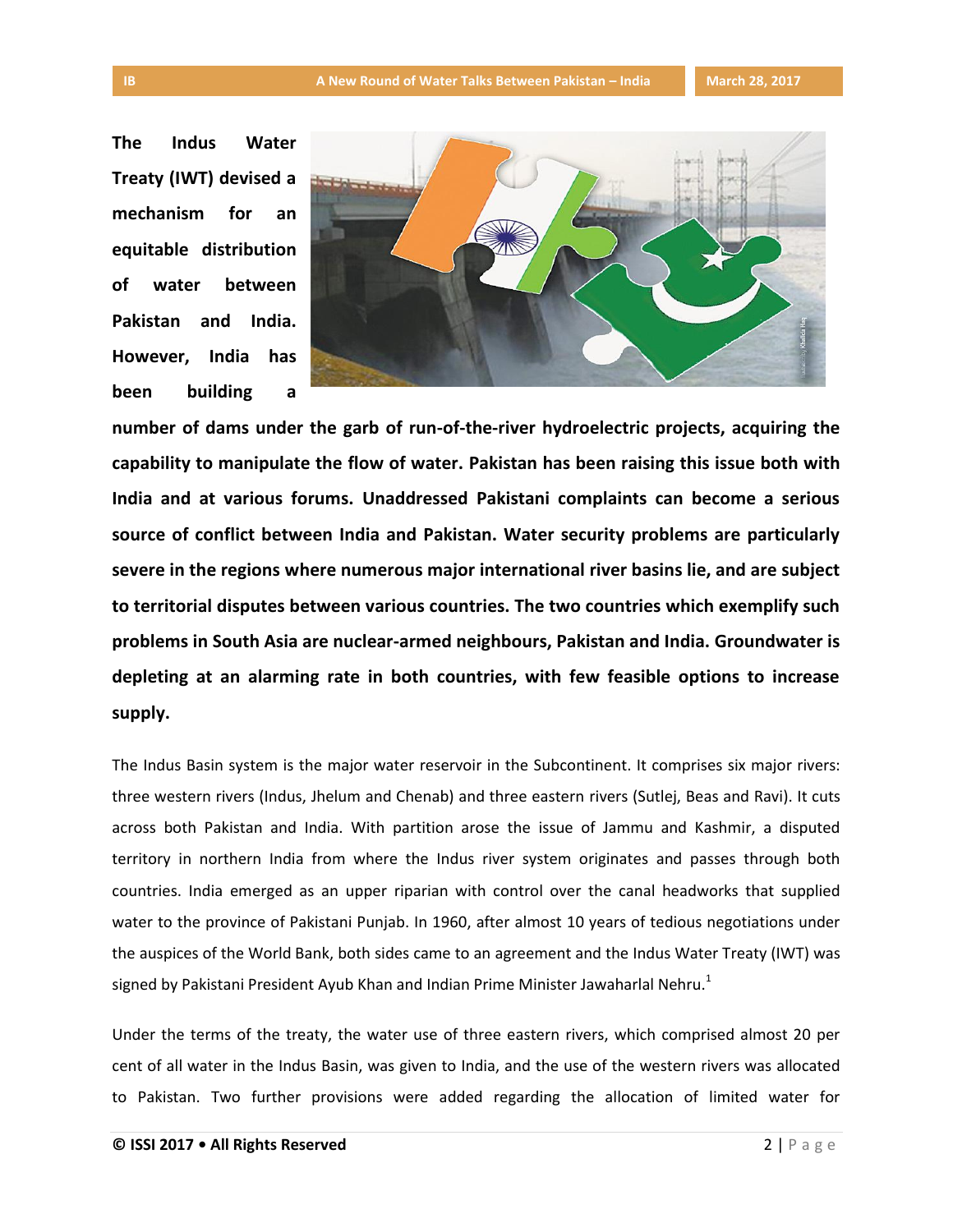consumptive use in Jammu and Kashmir, and allowance for India to use water from western rivers for hydropower generation. According to Article IX of the treaty, a permanent Indus Commission was set up to deal with conflict resolution through inspection, exchange of data and visits through regular meetings, and in case of disagreement, a neutral expert would be called in for mediation and arbitration.<sup>2</sup>

India sent a 10-member delegation to Pakistan from March 20 to 21, 2017, for the 113th meeting of the Permanent Indus Waters Commission in Islamabad. This was the first meeting since May 2015, as India had declined these mandatory annual meetings. The Pakistani side was led by Indus Waters Commissioner Mirza Asif Baig, while his counterpart P.K. Saxena led the Indian delegation. The topic for the two-day talks was the three contentious hydropower projects India is building upstream on the Jhelum and Chenab rivers. The agenda of talks also included projects such as Miyar, Lower Kalnai and Pakal Dul, exchange of data about flow of water, floods, inspection tours and meetings. The significance of the talks emanates from a letter by P.K. Saxena in which he proposed to discuss highly important disputes such as the construction of Kishanganga and Ratle hydro projects on Jhelum and Chenab rivers by India. $3$ 

Pakistan is seeking international arbitration under World Bank auspices, whereas India is pushing for a lower level forum to seek a resolution arguing for the appointment of a neutral expert, as was done for the Baglihar Dam dispute. There was, however, no commitment from the visiting side to halt construction work on the controversial projects, indicating India's traditional time-gaining approach to project development.<sup>4</sup> The Indian side agreed to reconsider Pakistan's observations on Lower Kalnai and Pakal Dul projects and decided to respond in the next meeting of the commission, and also agreed to inspection tour by the Pakistan's Indus Commission which is expected to be arranged before August 2017. According to Water and Power Minister Khawaja Mohammad Asif, the two nations will hold threeday secretary-level talks on the Kishanganga and Ratle hydropower projects, under the aegis of the World Bank, in Washington from April 11, 2017. India however has opposed Pakistan's proposal for the Bank's mediation or arbitration and would prefer a neutral expert to review the two projects and give his or her opinion, which has put the talks in jeopardy again.<sup>5</sup>

Pakistani policymakers are concerned that India is not only fast building dams on the western rivers, it is simultaneously engaged in activities aimed at stopping Pakistan from building storage dams on these rivers by controlling the supply of water by filling water in its dams in clear violation of the IWT.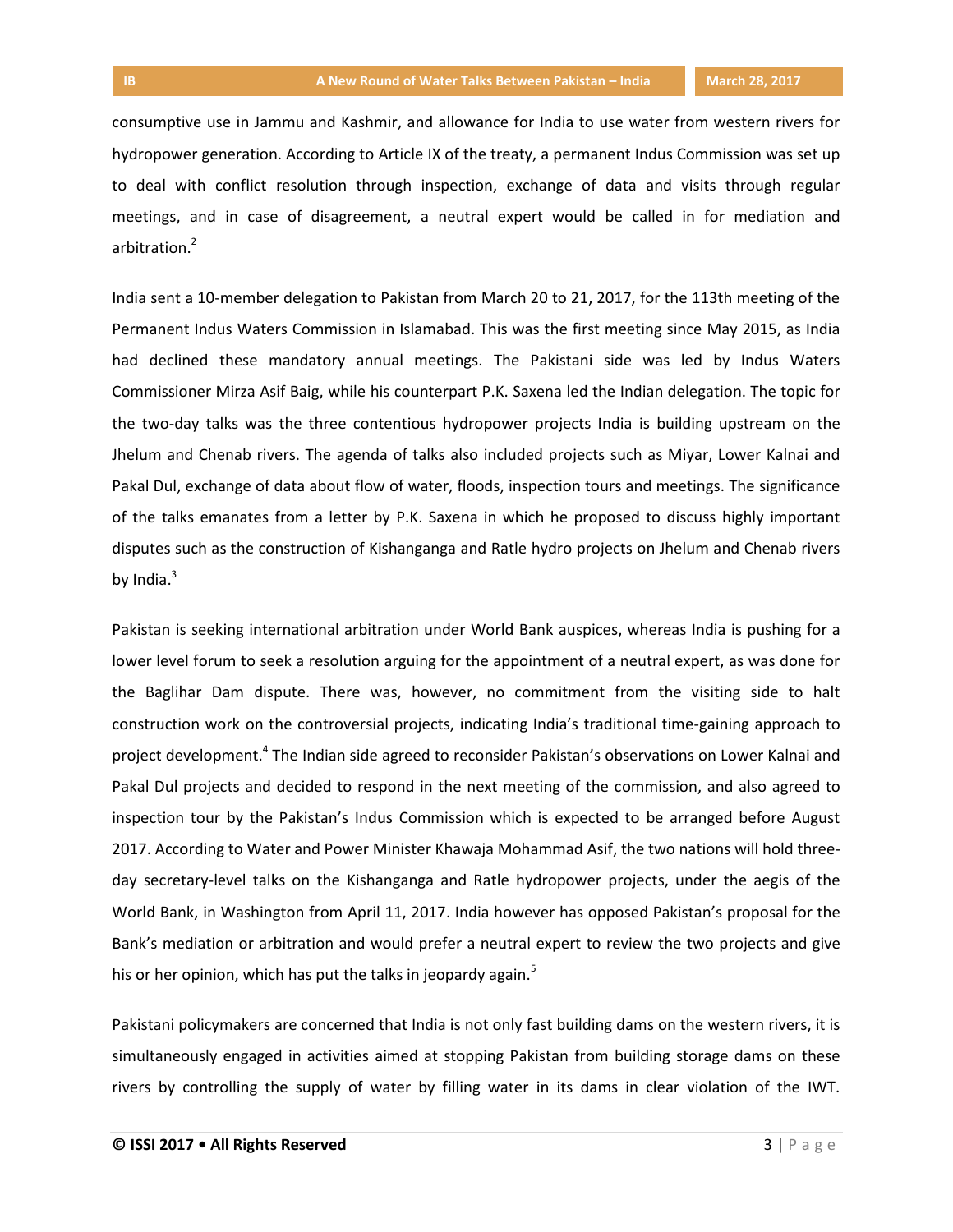Pakistan, which is a single basin country, relies heavily on the Indus Basin water to meet its domestic, agricultural and industrial needs. Indian projects on the rivers allocated to Pakistan including the Wullar Barrage, Baglihar and Kishanganga dams in Indian Occupied Kashmir (IOK) have rung alarm bells in Pakistan. Pakistan's apprehensions arise out of increasing water scarcity in Pakistan as it is dependent on fresh water supply from the western rivers. Moreover, being a lower riparian country makes it vulnerable to increasing number of Indian water projects in Jammu and Kashmir.<sup>6</sup>

The IWT permits India to build run-of-the-river projects, and almost all Indian reservoirs on the Indus, Chenab and Jhelum can be termed as run-of-the-river projects. But these projects can have serious repercussions for the downstream country. There have been apprehensions on the Pakistani side that these projects will let India acquire manipulative control over water flows into Pakistan, and, in the worst-case scenario, store water in the dry season and release it in the wet season. Indian PM Modi has categorically stated at various places in the past year that India will use the control of water supply as a weapon against Pakistan's agriculture heartland in the future, if it is able to complete all of its hydro projects in Jammu and Kashmir. India has also threatened to abrogate the IWT unilaterally under the pretext of Pakistan's subversive involvement in IOK, which gives credence to Pakistan's fears of water insecurity. <sup>7</sup>

The World Bank has paused the dam arbitration between the two countries in order to safeguard the IWT, by trying to become a mediator again in the issue. The current Pakistani government has also given a strong response to the inflammatory statements of PM Modi and made its position clear that any water blocking attempts by India will be met by a befitting military response. On the other hand, China has also stated that it will blockade India's water flowing from its territory if it goes into a water war with Pakistan. This new wave of hydro politics has further escalated the tensions between the two countries.<sup>8</sup>

India is implementing a long-term plan of constructing a chain of hydropower projects while occasionally sharing drawings and sometimes even agreeing to revise them. Pakistan has instead relegated negotiations to water engineers who can only raise technical objections. This policy is devoid of a longterm vision and needs a new, strategic push. Transboundary water management needs to be ramped up by Pakistan to a higher regional and international security plateau, and employed as an instrument to enhance regional trade and economic cooperation. For success in regional water diplomacy, Pakistan must invest in institutional infrastructure with a need to set up a national water commission with